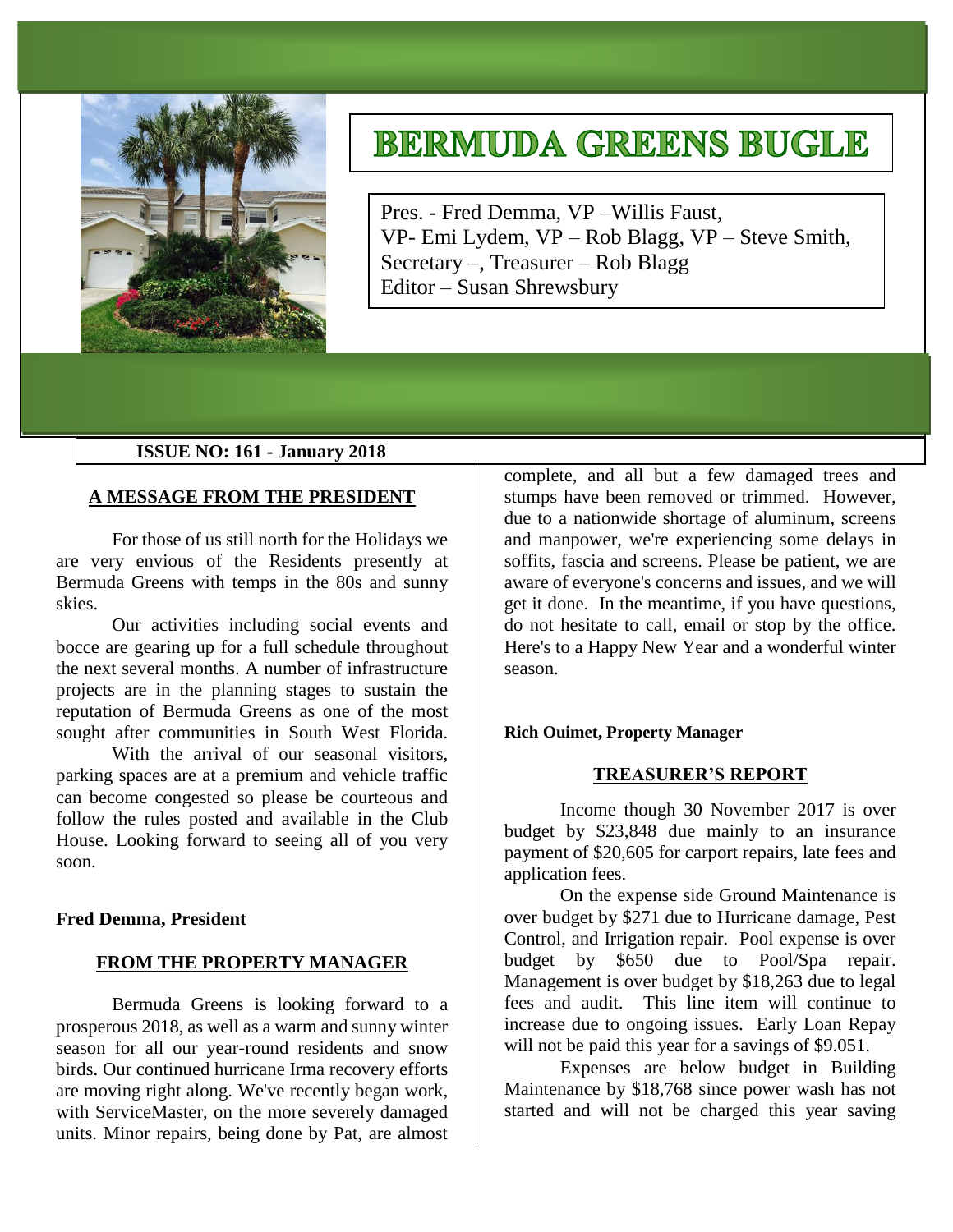\$10,000. Also, Utilities and Insurance are under budget by a combined value of \$1,166.

The Reserve is still in good shape with a value of \$728,744. To date we have spent \$170,647 and added \$137,555. The expenditures were for Clubhouse Renovation, Power Washing and Road engineering. In addition some irrigation and Plant replacement occurred due to the road repair.

The budget for 2018 has been approved. The quarterly fee has increased by \$118 to \$1,387 per quarter. Included is a \$90 per door increase in the Comcast line item for TV and Internet services for two quarters. Other concerns that we have to address are Island cleanup and on-going maintenance, crabgrass control (which appears to be aggressive and extensive). Also legal fees are increasing and the budget needs to be increased. On the positive side, insurance costs remain stable. In order to continue roadway rebuilding, we have increased the Reserve budget to \$150,000 per year.

Due to hurricane Irma we are collecting costs to repair. Major costs will be seen in the area of Car Ports, landscape cleanup and one unit in C building, which received severe damage due to water and mold incursion. We are waiting for the insurance adjustors report. This will likely result in a special assessment. If the board approves an assessment due to hurricane IRMA, each homeowner may be eligible to receive from their own insurance up to \$2000 by Florida law.

**Rob Blagg, Treasurer** 

# **LONG RANGE PLANNING COMMITTEE**

Although there is nothing new to report for December, we continue to work on the outstanding projects. More to come in January.

Sue Giese, LRPC Chair suegiese@gmail.com

# **RECYCLING**

The following information was taken from an article published in the National Geographic on July 19, 2017.

"A Whopping 91% of Plastic Isn't Recycled.

Plastic takes more than 400 years to degrade, so most of it still exists in some form. Only 12% has been incinerated.

Of the 8.3 billion metric tons that has been produced, 6.3 billion metric tons has become plastic waste. The vast majority is accumulating in landfills or sloughing off in the natural environment as litter. Meaning, at some point, much of it ends up in the ocean, the final sink."

# Facts:

More than 8 million tons of plastic are dumped in our oceans every year.

Annually approximately 500 billion plastic bags are used worldwide.

More than one million bags are used every minute.

A plastic bag has an average "working life" of 15 minutes.

Over the last 10 years we have produced more plastic than during the whole of the last century.

The United States ranks behind Europe (30%) and China (25%) in recycling. Recycling in the U.S. has remained at 9% since 2012.

# **Emi Lydem**

# **LANDSCAPE COMMITTEE**

Just a reminder to residents that planting annuals in the area around your unit is permitted at Bermuda Greens, unlike many associations. The removal of sod to create a garden area is not permitted. Please refer to your Bermuda Greens Directory for the list of desirable and undesirable plantings. It is suggested again this year that you avoid planting Impatiens as the fungus may remain in the soil from previous vears.

The Association will be mulching again this year soon. The color will be dark brown. It is fine if you choose to add to that mulch as long as the mulch is dark brown and decomposable. Black, red or natural are not acceptable and may be removed at your expense.

Should you have any questions or concerns regarding gardening or plantings in your area please contact us, thanks.

**Emi Lydem & Steve Smith, Chairs Landscape Committee**